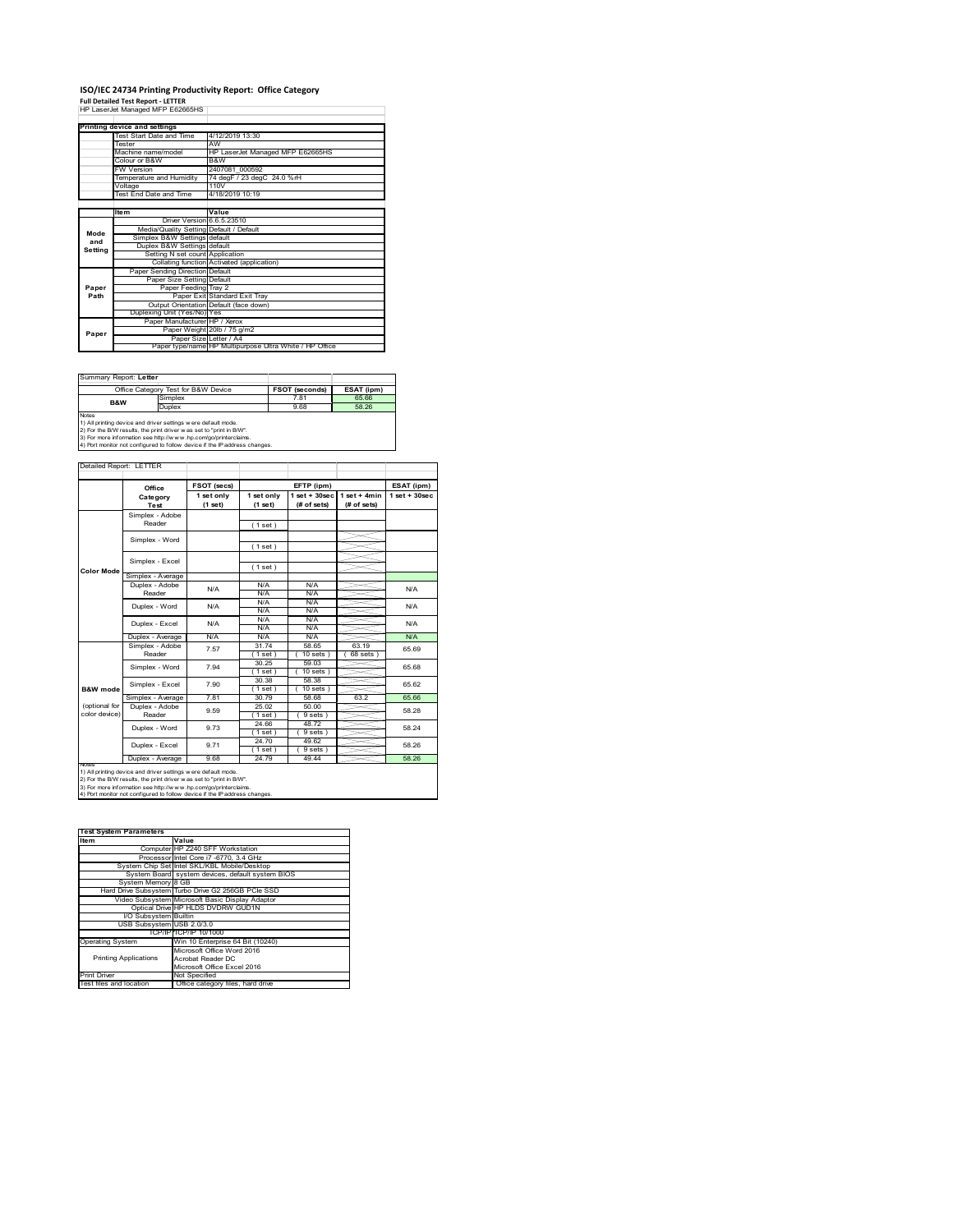#### **ISO/IEC 24734 Printing Productivity Report: Office Category Full Detailed Test Report ‐ A4**

|  | HP LaserJet Managed MFP E62665HS |  |
|--|----------------------------------|--|
|  |                                  |  |

|         | Printing device and settings            |                                                         |  |  |
|---------|-----------------------------------------|---------------------------------------------------------|--|--|
|         | Test Start Date and Time                | 4/12/2019 13:30                                         |  |  |
|         | <b>Tester</b>                           | AW                                                      |  |  |
|         | Machine name/model                      | HP LaserJet Managed MFP E62665HS                        |  |  |
|         | Colour or B&W                           | B&W                                                     |  |  |
|         | <b>FW Version</b>                       | 2407081 000592                                          |  |  |
|         | Temperature and Humidity                | 74 degF / 23 degC 24.0 %rH                              |  |  |
|         | Voltage                                 | 110V                                                    |  |  |
|         | Test End Date and Time                  | 4/18/2019 10:19                                         |  |  |
|         |                                         |                                                         |  |  |
|         | <b>Item</b>                             | Value                                                   |  |  |
|         | Driver Version 6.6.5.23510              |                                                         |  |  |
| Mode    | Media/Quality Setting Default / Default |                                                         |  |  |
| and     | Simplex B&W Settings default            |                                                         |  |  |
| Setting | Duplex B&W Settings default             |                                                         |  |  |
|         | Setting N set count Application         |                                                         |  |  |
|         |                                         | Collating function Activated (application)              |  |  |
|         | Paper Sending Direction Default         |                                                         |  |  |
|         | Paper Size Setting Default              |                                                         |  |  |
| Paper   | Paper Feeding Tray 2                    |                                                         |  |  |
| Path    |                                         | Paper Exit Standard Exit Tray                           |  |  |
|         |                                         | Output Orientation Default (face down)                  |  |  |
|         | Duplexing Unit (Yes/No) Yes             |                                                         |  |  |
|         | Paper Manufacturer HP / Xerox           |                                                         |  |  |
| Paper   |                                         | Paper Weight 20lb / 75 g/m2                             |  |  |
|         | Paper Size Letter / A4                  |                                                         |  |  |
|         |                                         | Paper type/name HP Multipurpose Ultra White / HP Office |  |  |

Summary Report: **A4**

| ------------------------- |                                                                                                                                                                                                                                                                                       |       |            |  |
|---------------------------|---------------------------------------------------------------------------------------------------------------------------------------------------------------------------------------------------------------------------------------------------------------------------------------|-------|------------|--|
|                           | Office Category Test for B&W Device                                                                                                                                                                                                                                                   |       | ESAT (ipm) |  |
| <b>B&amp;W</b>            | Simplex                                                                                                                                                                                                                                                                               | 8.05  | 62.05      |  |
|                           | Duplex                                                                                                                                                                                                                                                                                | 10.07 | 55.78      |  |
| <b>Notes</b>              | 1) All printing device and driver settings were default mode.<br>2) For the B/W results, the print driver was set to "print in B/W".<br>3) For more information see http://www.hp.com/go/printerclaims.<br>4) Port monitor not configured to follow device if the IP address changes. |       |            |  |

**FSOT (secs) ESAT (ipm) EFTP (ipm) Office 1 set only (1 set) 1 set only (1 set) 1 set + 30sec (# of sets) 1 set + 4min (# of sets) 1 set + 30sec** ( 1 set ) ( 1 set ) ( 1 set ) Simplex - Average Duplex - Adobe  $N/f$ N/A N/A N/A N/A N/A N/A<br>N/A N/A<br>N/A N/A Puplex - Average N/A N/A N/A N/A N/A N/A N/A<br>
Simplex - Adobe 7.81 30.74 55.43 60.14 62.0<br>
Reader 7.81 1986; 1986; 1986; 1986; 1986; 1986; 1986; 1986; 1986; 1986; 1986; 1986; 1986; 1986; 1986; 1986; 1 30.74 55.43 60.14  $(9 \text{ sets}) (64 \text{ sets})$ 29.31 55.15 ( 1 set ) ( 9 sets ) 29.44 55.41  $\frac{25.44}{1 \text{ set}}$  (9 sets<br>29.83 55.33 Simplex - Average 8.1 29.83 55.33 60.1 62.05<br>
Duplex - Adobe 9.83 24.42 46.60 55.78<br>
Reader 9.83 (1 set ) (8 sets) 55.78 24.42 46.60 ( 1 set ) ( 8 sets ) 23.74 46.82  $(8 \text{ sets})$ <br> $46.90$  $(1 \text{ set})$ <br> $23.38$ <br> $(1 \text{ set})$ <br> $23.84$  $(8 \text{ set}$   $46.7)$ Duplex - Average | 10.1 | 23.84 | 46.77 | <u>25.78</u> 55.78 10.27 Duplex - Word Duplex - Excel 55.74 55.84 10.11 9.83 N/A 62.05 62.05 62.07 55.78 N/A Simplex - Word 8.19 Duplex - Excel 7.81 notes<br>1) All printing device and driver settings were default mode.<br>2) For the B/W results, the print driver was set to "print in B/W".<br>3) For more information see http://www.hp.com/go/printerclaims.<br>4) Por moralitor not c **B&W** mod (optional for color device) **Colour Mode** Simplex - Adobe Reader Simplex - Excel Simplex - Word Simplex - Excel 8.15 Reader Duplex - Word ailed Report: A4 **Category Test** N/A  $N/A$   $N/A$   $N/A$   $N/A$   $N/A$ N/A

| <b>Test System Parameters</b> |                                                    |
|-------------------------------|----------------------------------------------------|
| Item                          | Value                                              |
|                               | Computer HP Z240 SFF Workstation                   |
|                               | Processor Intel Core i7 -6770, 3.4 GHz             |
|                               | System Chip Set Intel SKL/KBL Mobile/Desktop       |
|                               | System Board system devices, default system BIOS   |
| System Memory 8 GB            |                                                    |
|                               | Hard Drive Subsystem Turbo Drive G2 256GB PCle SSD |
|                               | Video Subsystem Microsoft Basic Display Adaptor    |
|                               | Optical Drive HP HLDS DVDRW GUD1N                  |
| I/O Subsystem Builtin         |                                                    |
| USB Subsystem USB 2.0/3.0     |                                                    |
|                               | TCP/IPITCP/IP 10/1000                              |
| <b>Operating System</b>       | Win 10 Enterprise 64 Bit (10240)                   |
|                               | Microsoft Office Word 2016                         |
| <b>Printing Applications</b>  | Acrobat Reader DC                                  |
|                               | Microsoft Office Excel 2016                        |
| <b>Print Driver</b>           | Not Specified                                      |
| Test files and location       | Office category files, hard drive                  |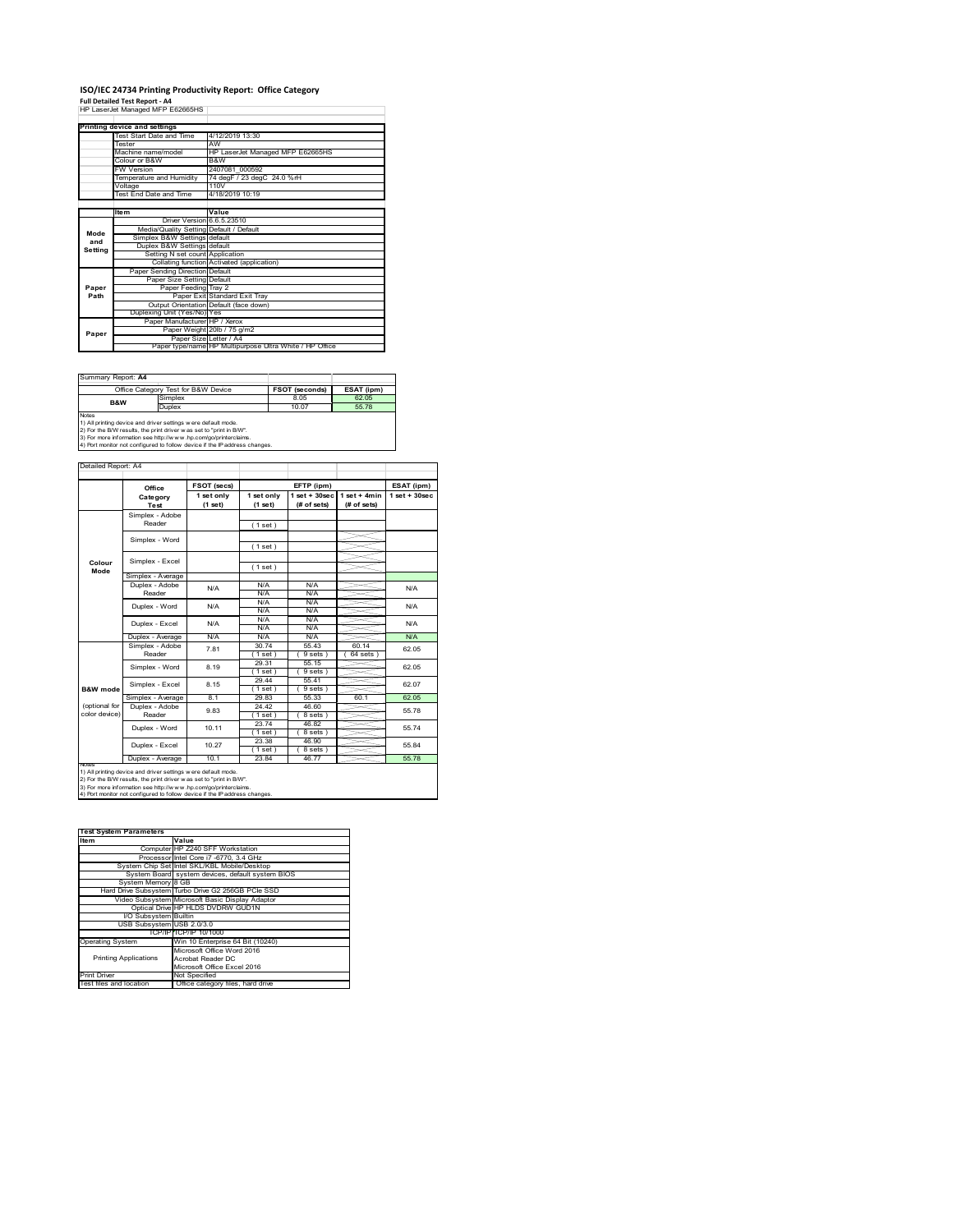# **ISO/IEC 24734 Printing Productivity Report: Office Category Feature Performance Full Report ‐ Office Feature Performance Test** HP LaserJet Managed MFP E62665HS

|         | Printing device and settings            |                                                         |
|---------|-----------------------------------------|---------------------------------------------------------|
|         | Test Start Date and Time                | 4/12/2019 13:30                                         |
|         | <b>Tester</b>                           | AW                                                      |
|         | Machine name/model                      | HP LaserJet Managed MFP E62665HS                        |
|         | Colour or B&W                           | B&W                                                     |
|         | <b>FW Version</b>                       | 2407081 000592                                          |
|         | Temperature and Humidity                | 74 degF / 23 degC 24.0 %rH                              |
|         | Voltage                                 | 110V                                                    |
|         | Test End Date and Time                  | 4/18/2019 10:19                                         |
|         |                                         |                                                         |
|         | <b>Item</b>                             | Value                                                   |
|         | Driver Version 6.6.5.23510              |                                                         |
| Mode    | Media/Quality Setting Default / Default |                                                         |
| and     | Simplex B&W Settings default            |                                                         |
| Setting | Duplex B&W Settings default             |                                                         |
|         | Setting N set count Application         |                                                         |
|         |                                         | Collating function Activated (application)              |
|         | Paper Sending Direction Default         |                                                         |
|         | Paper Size Setting Default              |                                                         |
| Paper   | Paper Feeding Tray 2                    |                                                         |
| Path    |                                         | Paper Exit Standard Exit Tray                           |
|         |                                         | Output Orientation Default (face down)                  |
|         | Duplexing Unit (Yes/No) Yes             |                                                         |
|         | Paper Manufacturer HP / Xerox           |                                                         |
| Paper   |                                         | Paper Weight 20lb / 75 g/m2                             |
|         | Paper Size Letter / A4                  |                                                         |
|         |                                         | Paper type/name HP Multipurpose Ultra White / HP Office |

| <b>ISO Print Productivity Report: Feature Performance Test Summary</b>                                                                                                                                                                                                                            |         |                                  |                                      |  |  |
|---------------------------------------------------------------------------------------------------------------------------------------------------------------------------------------------------------------------------------------------------------------------------------------------------|---------|----------------------------------|--------------------------------------|--|--|
|                                                                                                                                                                                                                                                                                                   |         | <b>Feature Performance Ratio</b> |                                      |  |  |
| <b>Printing Modes</b><br>(Feature Adobe Reader - Office test file)                                                                                                                                                                                                                                |         | FSOT (base)<br>FSOT (feature)    | <b>ESAT (feature)</b><br>ESAT (base) |  |  |
| A5. Landscape Feed. Simplex. Colour                                                                                                                                                                                                                                                               | Simplex |                                  |                                      |  |  |
| A5, Portrait Feed, Simplex, Colour                                                                                                                                                                                                                                                                | Simplex |                                  |                                      |  |  |
| Legal, Simplex, Colour                                                                                                                                                                                                                                                                            | Simplex |                                  |                                      |  |  |
| Legal, Duplex, Colour                                                                                                                                                                                                                                                                             | Duplex  |                                  |                                      |  |  |
| A4. 1200 dpi. Simplex. Colour                                                                                                                                                                                                                                                                     | Simplex |                                  |                                      |  |  |
| Letter, 1200 dpi, Simplex, Colour                                                                                                                                                                                                                                                                 | Simplex |                                  |                                      |  |  |
| A4, General Office, Simplex, Colour                                                                                                                                                                                                                                                               | Simplex |                                  |                                      |  |  |
| Letter, General Office, Simplex, Colour                                                                                                                                                                                                                                                           | Simplex |                                  |                                      |  |  |
| A5. Landscape Feed. Simplex, B/W                                                                                                                                                                                                                                                                  | Simplex | 155%                             | 164%                                 |  |  |
| A5. Portrait Feed. Simplex. B/W                                                                                                                                                                                                                                                                   | Simplex | 63%                              | 34%                                  |  |  |
| Legal, Simplex, B/W                                                                                                                                                                                                                                                                               | Simplex |                                  |                                      |  |  |
| Legal, Duplex, B/W                                                                                                                                                                                                                                                                                | Duplex  |                                  |                                      |  |  |
| A4, 1200 dpi, Simplex, B/W                                                                                                                                                                                                                                                                        | Simplex |                                  |                                      |  |  |
| Letter, 1200 dpi. Simplex, B/W                                                                                                                                                                                                                                                                    | Simplex |                                  |                                      |  |  |
| A4. General Office. Simplex. B/W                                                                                                                                                                                                                                                                  | Simplex |                                  |                                      |  |  |
| Letter, General Office, Simplex, B/W                                                                                                                                                                                                                                                              | Simplex |                                  |                                      |  |  |
| <b>Notes</b><br>1) All printing device and driver settings were default mode.<br>2) Test conducted with 8-paper Office Feature Performance file.<br>3) For more information see http://www.hp.com/go/printerclaims.<br>4) Port monitor not configured to follow device if the IP address changes. |         |                                  |                                      |  |  |

| <b>Printing Modes</b>                               | <b>Base Printing Mode</b> |                            |                      | <b>Feature Performance</b>      |                                         |                                      |
|-----------------------------------------------------|---------------------------|----------------------------|----------------------|---------------------------------|-----------------------------------------|--------------------------------------|
| Feature Adobe Reader - Office<br>test file (8-page) | <b>FSOT</b><br>Base       | <b>ESAT</b><br><b>Base</b> | 1 set<br>FSOT (secs) | $1$ set $+30$ sec<br>ESAT (ipm) | FSOT (base)<br><b>FSOT</b><br>(feature) | <b>ESAT</b> (feature)<br>ESAT (base) |
| A5, Landscape Feed, Simplex, Colour                 |                           |                            |                      |                                 |                                         |                                      |
| A5, Portrait Feed, Simplex, Colour                  |                           |                            |                      |                                 |                                         |                                      |
| Legal, Simplex, Colour                              |                           |                            |                      |                                 |                                         |                                      |
| Legal, Duplex, Colour                               |                           |                            |                      |                                 |                                         |                                      |
| A4. 1200 dpi. Simplex. Colour                       |                           |                            |                      |                                 |                                         |                                      |
| Letter, 1200 dpi, Simplex, Colour                   |                           |                            |                      |                                 |                                         |                                      |
| A4, General Office, Simplex, Colour                 |                           |                            |                      |                                 |                                         |                                      |
| Letter, General Office, Simplex, Colour             |                           |                            |                      |                                 |                                         |                                      |
| A5, Landscape Feed, Simplex, B/W                    | 12                        | 62 01                      | 7 75                 | 101.7                           | 155%                                    | 164%                                 |
| A5, Portrait Feed, Simplex, B/W                     | 12                        | 62 01                      | 19 23                | 21.3                            | 63%                                     | 34%                                  |
| Legal, Simplex, B/W                                 |                           |                            |                      |                                 |                                         |                                      |
| Legal, Duplex, B/W                                  |                           |                            |                      |                                 |                                         |                                      |
| A4. 1200 dpi. Simplex. B/W                          | 12                        | 62.01                      |                      |                                 |                                         |                                      |
| Letter, 1200 dpi, Simplex, B/W                      |                           |                            |                      |                                 |                                         |                                      |
| A4. General Office. Simplex. B/W                    | 12                        | 62.01                      |                      |                                 |                                         |                                      |
| Letter, General Office, Simplex, B/W                |                           |                            |                      |                                 |                                         |                                      |

1) All printing device and driver settings were default mode.<br>2) Test conducted with 8-paper Office Feature Performance file<br>3) For more information see http://www.hp.com/go/printerclaims.<br>4) Port monitor not configured to

|           | <b>Test System Parameters</b> |                                                    |
|-----------|-------------------------------|----------------------------------------------------|
|           | Item                          | Value                                              |
|           |                               | Computer HP Z240 SFF Workstation                   |
|           |                               | Processor Intel Core i7 -6770, 3.4 GHz             |
|           |                               | System Chip Set Intel SKL/KBL Mobile/Desktop       |
|           |                               | System Board system devices, default system BIOS   |
| Test      | System Memory 8 GB            |                                                    |
| System    |                               | Hard Drive Subsystem Turbo Drive G2 256GB PCle SSD |
|           |                               | Video Subsystem Microsoft Basic Display Adaptor    |
|           |                               | Optical Drive HP HLDS DVDRW GUD1N                  |
|           | <b>VO Subsystem Builtin</b>   |                                                    |
|           | USB Subsystem USB 2.0/3.0     |                                                    |
| <b>VO</b> |                               | TCP/IP/TCP/IP 10/1000                              |
|           | <b>Operating System</b>       | Win 10 Enterprise 64 Bit (10240)                   |
|           |                               | Microsoft Office Word 2016                         |
| Software  | <b>Printing Applications</b>  | Acrobat Reader DC                                  |
|           |                               | Microsoft Office Excel 2016                        |
|           | <b>Print Driver</b>           | Not Specified                                      |
|           | Test files and location       | Office category files, hard drive                  |
|           |                               |                                                    |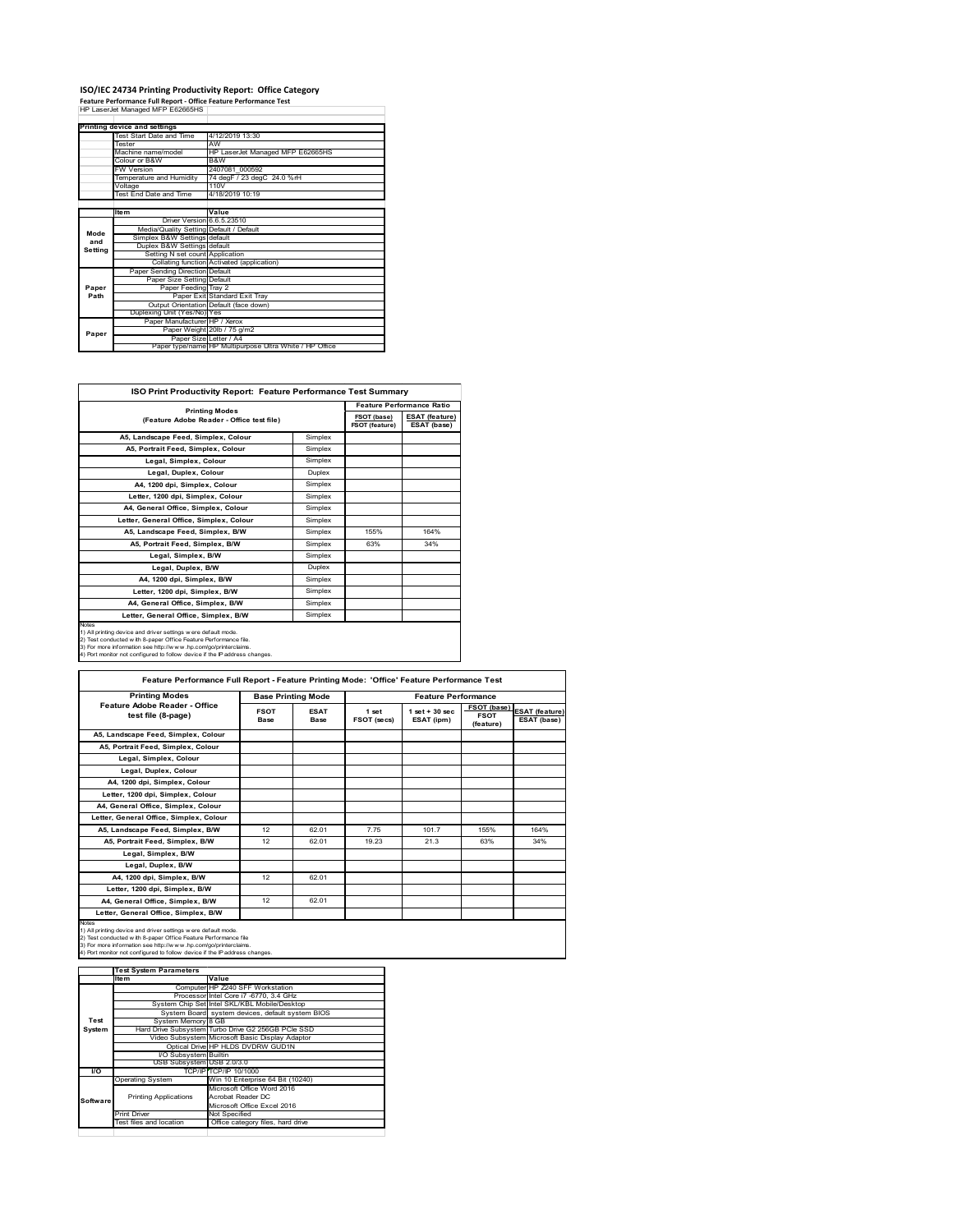## **ISO/IEC 17629 First Print Out Time Report: Office Category Full Detailed Test Report ‐ LETTER** HP LaserJet Managed MFP E62665HS

|            | III Lasciuctivianaged IVIII LUZUUJIIO |                                  |
|------------|---------------------------------------|----------------------------------|
|            | Printing device and settings          |                                  |
|            | Test Start Date and Time              | 2/28/2019 8:13                   |
|            | Tester                                | AW                               |
|            | Machine name/model                    | HP LaserJet Managed MFP E62665HS |
|            | Colour or B&W                         | B&W                              |
|            | <b>FW Version</b>                     | 2407081 000592                   |
|            | Configuration (options)               | Default                          |
|            | Controller                            | 9.1                              |
|            | Printing device page count            | Not Specified                    |
|            | Printing supplies page count          | Not Specified                    |
|            | Temperature and Humidity              | 74 degF / 23 degC 24.0 %rH       |
|            | Voltage                               | 110V                             |
|            | Test End Date and Time                | 4/30/2019 10:50                  |
|            |                                       |                                  |
|            | <b>Item</b>                           | Value                            |
| Mode       | PDL and driver version                | 6.6.5.23510                      |
| and        | Print Quality mode                    | default                          |
| Setting    | <b>B&amp;W</b> settings               | default                          |
|            | Paper feed orientation                | Short Edge                       |
| Paper      | Paper type setting                    | default                          |
|            | Paper feeding                         | Standard cassette                |
|            | Paper exit                            | Standard exit tray               |
| Paper Path | Output orientation                    | default (face up or face down)   |

**FPOT from Ready (seconds)**<br>Simplex 4.93 **ISO First Page Out Time Summary Report: Office Category** t: Letter **B&W**

**Duplex**<br>Notes<br>1) All printing device and driver settings were default mode.<br>2) For the BM results, the print driver was set to "print in BM".<br>4) For more information see http://www.hp.com/golprinterclaims.<br>4) Port monitor

|                                                                 |                                                                                                                                                                                                                                                                                                                                                                                                             | ISO First Page Out Time Report: Office Category |                    |                              |                      |                              |            |
|-----------------------------------------------------------------|-------------------------------------------------------------------------------------------------------------------------------------------------------------------------------------------------------------------------------------------------------------------------------------------------------------------------------------------------------------------------------------------------------------|-------------------------------------------------|--------------------|------------------------------|----------------------|------------------------------|------------|
| <b>Detailed Report: LETTER</b>                                  |                                                                                                                                                                                                                                                                                                                                                                                                             | Word<br>(seconds)                               | Excel<br>(seconds) | Adobe<br>Reader<br>(seconds) | Average<br>(seconds) | <b>Delay Time</b>            |            |
|                                                                 | FPOT from Ready - Simplex                                                                                                                                                                                                                                                                                                                                                                                   |                                                 |                    |                              |                      |                              |            |
|                                                                 | FPOT from Ready - Duplex                                                                                                                                                                                                                                                                                                                                                                                    |                                                 |                    |                              |                      |                              |            |
| <b>Color Mode</b>                                               | FPOT from Sleep - Simplex                                                                                                                                                                                                                                                                                                                                                                                   |                                                 |                    | N/A                          |                      |                              |            |
|                                                                 | Recovery Time                                                                                                                                                                                                                                                                                                                                                                                               |                                                 |                    |                              |                      |                              |            |
|                                                                 | FPOT from Off - Simplex                                                                                                                                                                                                                                                                                                                                                                                     |                                                 |                    |                              |                      |                              |            |
|                                                                 | Warm-up Time                                                                                                                                                                                                                                                                                                                                                                                                |                                                 |                    |                              |                      |                              |            |
|                                                                 | FPOT from Ready - Simplex                                                                                                                                                                                                                                                                                                                                                                                   | 4.95                                            | 5.21               | 4.62                         | 4.93                 | 20 Seconds                   |            |
|                                                                 | FPOT from Ready - Duplex                                                                                                                                                                                                                                                                                                                                                                                    |                                                 |                    |                              |                      |                              |            |
| <b>B&amp;W Mode</b>                                             | FPOT from Sleep - Simplex                                                                                                                                                                                                                                                                                                                                                                                   |                                                 |                    | 15.57                        |                      | 95 Minutes                   |            |
|                                                                 | Recovery Time                                                                                                                                                                                                                                                                                                                                                                                               |                                                 |                    | 11.0                         |                      |                              |            |
|                                                                 |                                                                                                                                                                                                                                                                                                                                                                                                             |                                                 |                    |                              |                      |                              |            |
|                                                                 | FPOT from Off - Simplex                                                                                                                                                                                                                                                                                                                                                                                     |                                                 |                    | 206.37                       |                      |                              |            |
|                                                                 | Warm-up Time                                                                                                                                                                                                                                                                                                                                                                                                |                                                 |                    | 201 75                       |                      |                              |            |
| Notes<br><b>HP Data Table</b><br><b>Detailed Report: LETTER</b> | 1) All printing device and driver settings w ere default mode.<br>2) For the B/W results, the print driver was set to "print in B/W".<br>3) For more information see http://www.hp.com/go/printerclaims.<br>4) Port monitor not configured to follow device if the IP address changes.<br>5) Page counts w ere collected after completion of the tests.<br>6) Details for FPOT from Sleep are show n below. | <b>FPOT Avg</b>                                 | FPOT (secs)        | FPOT (secs)                  | FPOT (secs)          |                              |            |
|                                                                 |                                                                                                                                                                                                                                                                                                                                                                                                             | (se cs)                                         | <b>Iteration 1</b> | <b>Iteration 2</b>           | Iteration 3          | Application                  | Delay Time |
| Color Mode                                                      | FPOT from Sleep<br>FPOT from Sleep (15 minutes)<br>HP/Non ISO Test                                                                                                                                                                                                                                                                                                                                          | N/A<br>N/A                                      | N/A<br>N/A         | N/A<br>N/A                   | N/A<br>N/A           | Adobe Reader<br>Adobe Reader |            |
|                                                                 | FPOT from Sleep                                                                                                                                                                                                                                                                                                                                                                                             | 15.57                                           | 15.16              | 15.98                        | N/A                  | Adobe Reader                 | 95 Minutes |

|                                  | <b>Test System Parameters</b> |                                     |
|----------------------------------|-------------------------------|-------------------------------------|
|                                  | <b>Item</b>                   | Value                               |
|                                  | Computer                      | HP Z240 SFF Workstation             |
|                                  | Processor                     | Intel Core i7 -6770, 3.4 GHz        |
|                                  | System Chip Set               | Intel SKL/KBL Mobile/Desktop        |
|                                  | System Board                  | system devices, default system BIOS |
| Test                             | <b>System Memory</b>          | 8 GB                                |
| System                           | Hard Drive Subsystem          | Turbo Drive G2 256GB PCle SSD       |
|                                  | Video Subsystem               | Microsoft Basic Display Adaptor     |
|                                  | Optical Drive                 | HP HLDS DVDRW GUD1N                 |
|                                  | I/O Subsystem                 | <b>Builtin</b>                      |
|                                  | <b>USB Subsystem</b>          | USB 2.0/3.0                         |
| Printing<br>Device<br>Connection | TCP/IP                        | 10/1000                             |
|                                  | <b>Operating System</b>       | Win 10 Enterprise 64 Bit (10240)    |
|                                  |                               | Microsoft Word 2016                 |
| Software                         | <b>Printing Applications</b>  | Microsoft Excel 2016                |
|                                  |                               | Adobe Reader DC                     |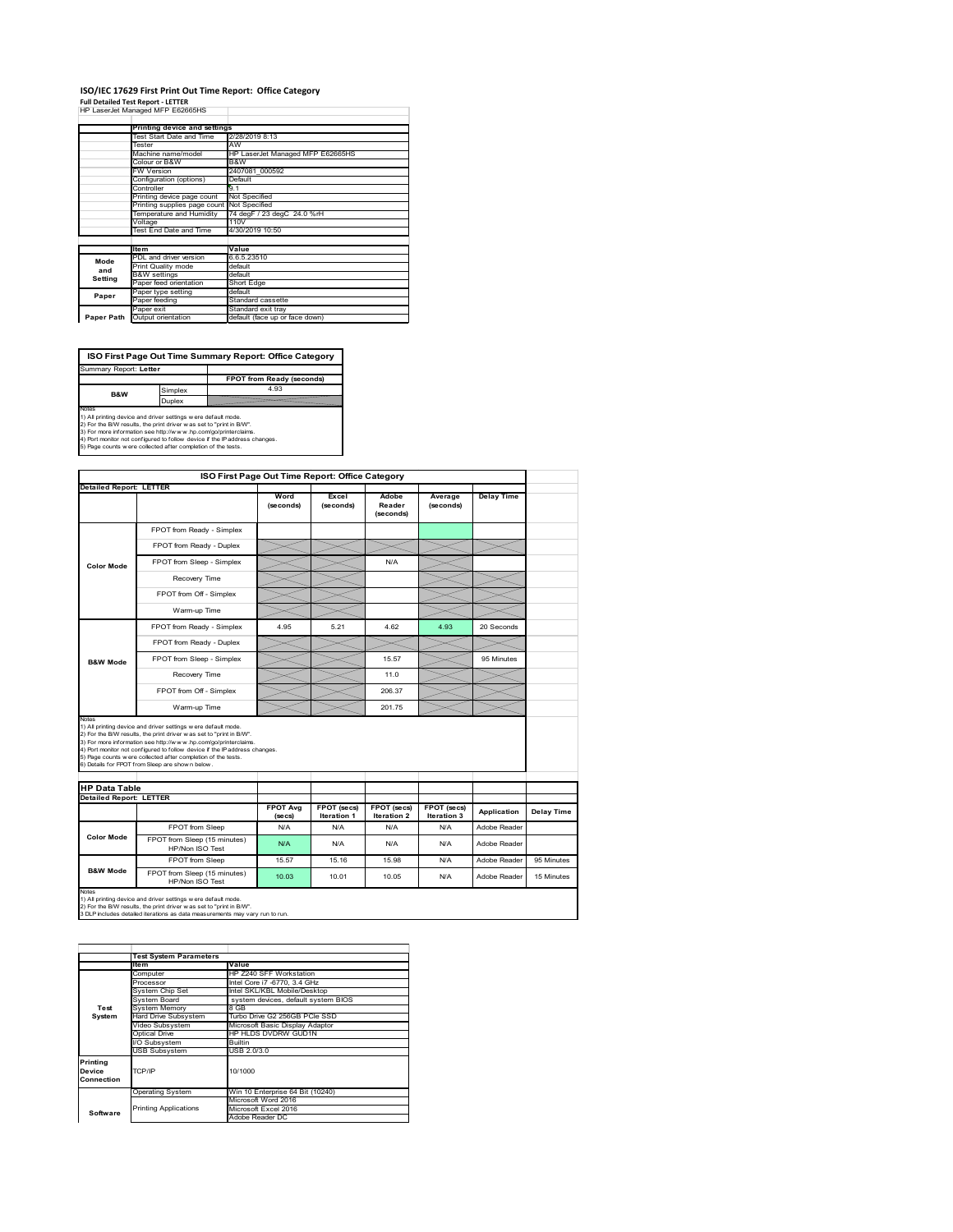#### **ISO/IEC 17629 First Print Out Time Report: Office Category**  $\overline{1}$

| Full Detailed Test Report - A4   |  |  |  |  |
|----------------------------------|--|--|--|--|
| HP LaserJet Managed MFP E62665HS |  |  |  |  |

|            | Printing device and settings |                                  |
|------------|------------------------------|----------------------------------|
|            | Test Start Date and Time     | 2/28/2019 8:13                   |
|            | Tester                       | AW                               |
|            | Machine name/model           | HP LaserJet Managed MFP E62665HS |
|            | Colour or B&W                | B&W                              |
|            | <b>FW Version</b>            | 2407081 000592                   |
|            | Configuration (options)      | Default                          |
|            | Controller                   | 9.1                              |
|            | Printing device page count   | Not Specified                    |
|            | Printing supplies page count | Not Specified                    |
|            | Temperature and Humidity     | 74 degF / 23 degC 24.0 %rH       |
|            | Voltage                      | 110V                             |
|            | Test End Date and Time       | 4/30/2019 10:50                  |
|            |                              |                                  |
|            | <b>Item</b>                  | Value                            |
| Mode       | PDL and driver version       | 6.6.5.23510                      |
| and        | Print Quality mode           | default                          |
| Setting    | <b>B&amp;W</b> settings      | default                          |
|            | Paper feed orientation       | Short Edge                       |
| Paper      | Paper type setting           | default                          |
|            | Paper feeding                | Standard cassette                |
|            | Paper exit                   | Standard exit tray               |
| Paper Path | Output orientation           | default (face up or face down)   |

٦

**ISO First Page Out Time Summary Report: Office Category**

**FPOT from Ready (seconds)** Simplex 5.16 **Duplex** Notes<br>1) All printing device and driver settings were default mode.<br>2) For the BAV results, the print driver was set to "print in BAV".<br>3) For more information see http://www.hp.com/golprinterclaims.<br>4) Port monitor not co Summary Report: A4 **B&W**

| FPOT from Ready - Simplex<br>FPOT from Ready - Duplex                                                                                                                                                                                                                                                                                                                                                       | Word<br>(seconds)          |                                   |                                   |                            |                   |            |
|-------------------------------------------------------------------------------------------------------------------------------------------------------------------------------------------------------------------------------------------------------------------------------------------------------------------------------------------------------------------------------------------------------------|----------------------------|-----------------------------------|-----------------------------------|----------------------------|-------------------|------------|
|                                                                                                                                                                                                                                                                                                                                                                                                             |                            | Excel<br>(seconds)                | Adobe<br>Reader<br>(seconds)      | Average<br>(seconds)       | <b>Delay Time</b> |            |
|                                                                                                                                                                                                                                                                                                                                                                                                             |                            |                                   |                                   |                            |                   |            |
|                                                                                                                                                                                                                                                                                                                                                                                                             |                            |                                   |                                   |                            |                   |            |
| FPOT from Sleep - Simplex                                                                                                                                                                                                                                                                                                                                                                                   |                            |                                   | N/A                               |                            |                   |            |
| Recovery Time                                                                                                                                                                                                                                                                                                                                                                                               |                            |                                   |                                   |                            |                   |            |
| FPOT from Off - Simplex                                                                                                                                                                                                                                                                                                                                                                                     |                            |                                   |                                   |                            |                   |            |
| Warm-up Time                                                                                                                                                                                                                                                                                                                                                                                                |                            |                                   |                                   |                            |                   |            |
| FPOT from Ready - Simplex                                                                                                                                                                                                                                                                                                                                                                                   | 5.29                       | 5.38                              | 4.79                              | 5.16                       | 20 Seconds        |            |
| FPOT from Ready - Duplex                                                                                                                                                                                                                                                                                                                                                                                    |                            |                                   |                                   |                            |                   |            |
| FPOT from Sleep - Simplex                                                                                                                                                                                                                                                                                                                                                                                   |                            |                                   | 14.88                             |                            | 95 Minutes        |            |
| Recovery Time                                                                                                                                                                                                                                                                                                                                                                                               |                            |                                   | 10.1                              |                            |                   |            |
| FPOT from Off - Simplex                                                                                                                                                                                                                                                                                                                                                                                     |                            |                                   | 202.77                            |                            |                   |            |
| Warm-up Time                                                                                                                                                                                                                                                                                                                                                                                                |                            |                                   | 197.98                            |                            |                   |            |
| 1) All printing device and driver settings w ere default mode.<br>2) For the B/W results, the print driver was set to "print in B/W".<br>3) For more information see http://www.hp.com/go/printerclaims.<br>4) Port monitor not configured to follow device if the IP address changes.<br>5) Page counts w ere collected after completion of the tests.<br>6) Details for FPOT from Sleep are show n below. |                            |                                   |                                   |                            |                   |            |
|                                                                                                                                                                                                                                                                                                                                                                                                             |                            |                                   |                                   |                            |                   |            |
|                                                                                                                                                                                                                                                                                                                                                                                                             |                            | FPOT (secs)<br><b>Iteration 1</b> | FPOT (secs)<br><b>Iteration 2</b> | FPOT (secs)<br>Iteration 3 | Application       | Delay Time |
|                                                                                                                                                                                                                                                                                                                                                                                                             | <b>FPOT Avg</b><br>(se cs) |                                   | N/A                               | N/A                        | Adobe Reader      |            |
| FPOT from Sleep                                                                                                                                                                                                                                                                                                                                                                                             | N/A                        |                                   |                                   |                            |                   |            |
| FPOT from Sleep (15 minutes)<br>HP/Non ISO Test                                                                                                                                                                                                                                                                                                                                                             | N/A                        | N/A                               | N/A                               | N/A                        | Adobe Reader      |            |
| FPOT from Sleep                                                                                                                                                                                                                                                                                                                                                                                             | 14.88                      | 14 71                             | 15.04                             | N/A                        | Adobe Reader      | 95 Minutes |
|                                                                                                                                                                                                                                                                                                                                                                                                             |                            |                                   | N/A                               |                            |                   |            |

|            | <b>Test System Parameters</b><br>Item | Value                               |  |  |
|------------|---------------------------------------|-------------------------------------|--|--|
|            |                                       |                                     |  |  |
|            | Computer                              | HP Z240 SFF Workstation             |  |  |
|            | Processor                             | Intel Core i7 -6770, 3.4 GHz        |  |  |
|            | System Chip Set                       | Intel SKL/KBL Mobile/Desktop        |  |  |
|            | System Board                          | system devices, default system BIOS |  |  |
| Test       | <b>System Memory</b>                  | 8 GB                                |  |  |
| System     | <b>Hard Drive Subsystem</b>           | Turbo Drive G2 256GB PCle SSD       |  |  |
|            | Video Subsystem                       | Microsoft Basic Display Adaptor     |  |  |
|            | Optical Drive                         | HP HLDS DVDRW GUD1N                 |  |  |
|            | I/O Subsystem                         | Builtin                             |  |  |
|            | <b>USB Subsystem</b>                  | USB 2.0/3.0                         |  |  |
| Printing   |                                       |                                     |  |  |
| Device     | TCP/IP                                | 10/1000                             |  |  |
| Connection |                                       |                                     |  |  |
|            | <b>Operating System</b>               | Win 10 Enterprise 64 Bit (10240)    |  |  |
|            |                                       | Microsoft Word 2016                 |  |  |
| Software   | <b>Printing Applications</b>          | Microsoft Excel 2016                |  |  |
|            |                                       | Adobe Reader DC                     |  |  |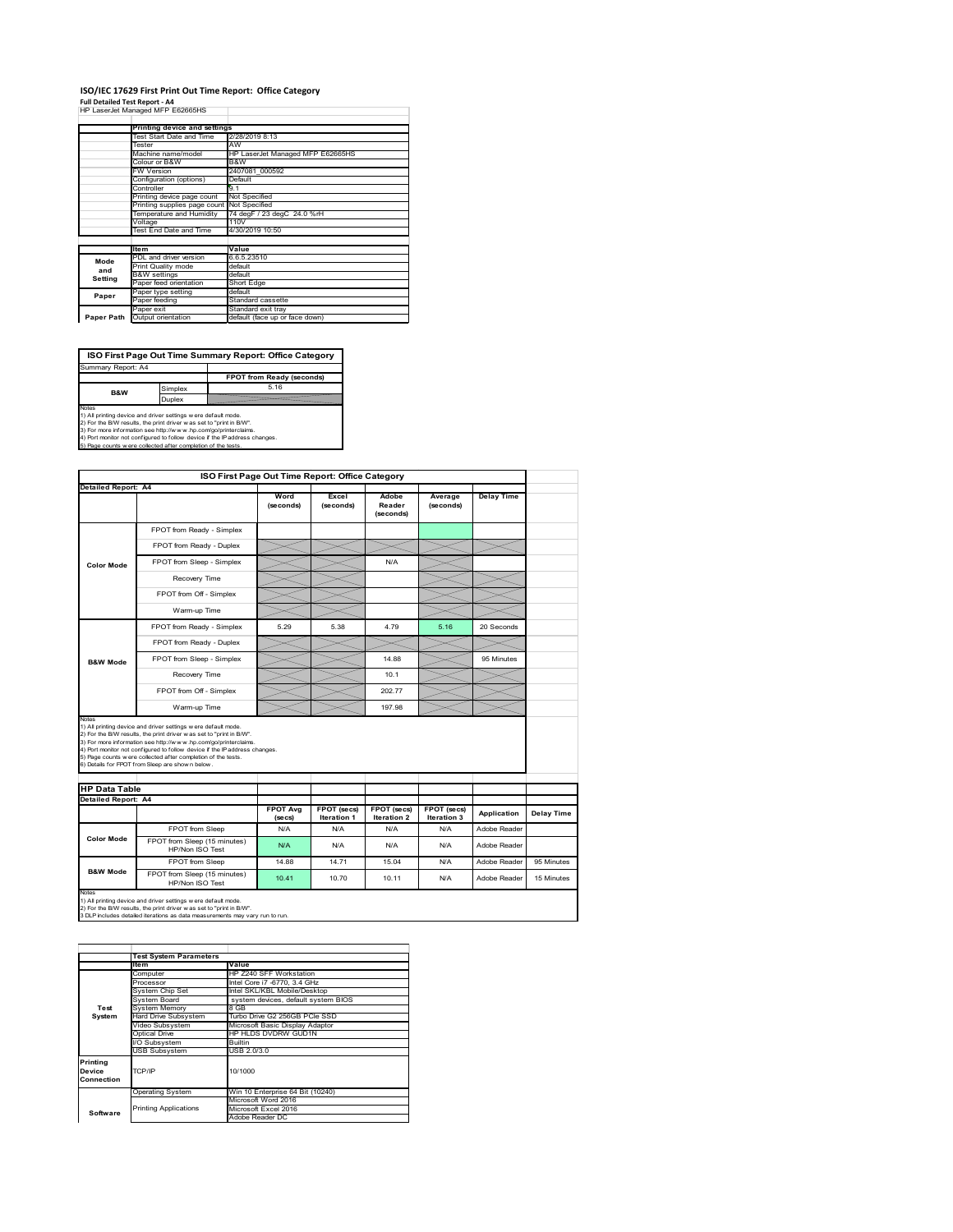# **ISO/IEC 29183 Copy Productivity Report**

### **Full Detailed Test Report ‐ LETTER**

|           | <b>Full Detailed Test Report - LETTER</b> |                                                     |
|-----------|-------------------------------------------|-----------------------------------------------------|
|           | HP LaserJet Managed MFP E62665HS          |                                                     |
|           |                                           |                                                     |
|           | <b>Machine Setup Information</b>          |                                                     |
|           | Test Start Date and Time 4/18/2019 11:25  |                                                     |
|           | <b>Tester</b> AW                          |                                                     |
|           |                                           | Machine name/model HP LaserJet Managed MFP E62665HS |
|           | Colour or B&W B&W                         |                                                     |
|           |                                           | FW Version 2407081 000592                           |
|           | Configuration (options) Not Specified     |                                                     |
|           |                                           | Temperature and Humidity 74 degF / 23 degC 24.0 %rH |
|           | Test End Date and Time: 4/19/2019 14:18   |                                                     |
|           |                                           |                                                     |
|           | Pre-set Item                              | <b>Pre-set Value</b>                                |
|           | Output Resolution Default                 |                                                     |
|           | Output Quality Default                    |                                                     |
| Mode      |                                           | Copying Mode Colour for Colour and B&W for B&W      |
|           | Auto Density Adjustment Default           |                                                     |
|           |                                           | Collating function Set in Control Panel             |
| Paper     | Paper Sending Direction Default           |                                                     |
|           | Paper Type Setting Default                |                                                     |
| Paper     | Paper Feeding Tray 2                      |                                                     |
| Path      | Paper Exit Default                        |                                                     |
|           |                                           | Face Up Exit Default (face down)                    |
|           | <b>Fixing Capability Default</b>          |                                                     |
| Temporary | Image Quality Stability Default           |                                                     |
| Stop      | Capacity of Paper Default                 |                                                     |
|           | Others None                               |                                                     |
|           |                                           |                                                     |
|           | Paper Manufacturer HP / Xerox             |                                                     |
|           |                                           | Paper Weight 20lb / 75 g/m2                         |
| Paper     |                                           |                                                     |

| Summary Report: Letter |              |             |
|------------------------|--------------|-------------|
|                        |              |             |
|                        | <b>sFCOT</b> | sESAT (ipm) |

**B&W** 4.52 65.75

Paper Size Letter / A4

Paper type/name HP Multipurpose Ultra White / HP Office

**Notes** 

First Copy Out and Copy Speed measured using ISO/IEC 29183, excludes first set of test documents. For more information see http://w w w .hp.com/go/printerclaims. Exact speed varies depending on the system configuration and document.

Only Target A w as used, all test documents have the same Saturated throughput. Reference ISO/IEC29183:2010 Clause 5, Sections 5.3.1 and 5.3.2

| Detailed Report: LETTER |               |              |       |             |                |             |
|-------------------------|---------------|--------------|-------|-------------|----------------|-------------|
|                         |               |              |       |             |                |             |
|                         | <b>Target</b> | sFCOT (secs) |       | sEFTP (ipm) |                | sESAT (ipm) |
|                         |               |              | 1copy | 1copy+30sec | 1copy+4minutes |             |
|                         | A<br>4.52     | 13.28        | 58.27 | 63.76       | 65.75          |             |
|                         |               |              |       | 37 sets     | 273 sets       |             |
|                         | B             |              |       |             |                |             |
|                         |               |              |       |             |                |             |
| B&W                     | C             |              |       |             |                |             |
|                         |               |              |       |             |                |             |
|                         | D             |              |       |             |                |             |
|                         |               |              |       |             |                |             |
|                         | Average       | 4.52         | 13.28 | 58.27       | 63.76          | 65.75       |

#### Notes

First Copy Out and Copy Speed measured using ISO/IEC 29183, excludes first set of test documents. For more information see http://w w w .hp.com/go/printerclaims. Exact speed varies depending on the system configuration and document. Only Target A w as used, all test documents have the same Saturated throughput. Reference ISO/IEC29183:2010 Clause 5, Sections 5.3.1 and 5.3.2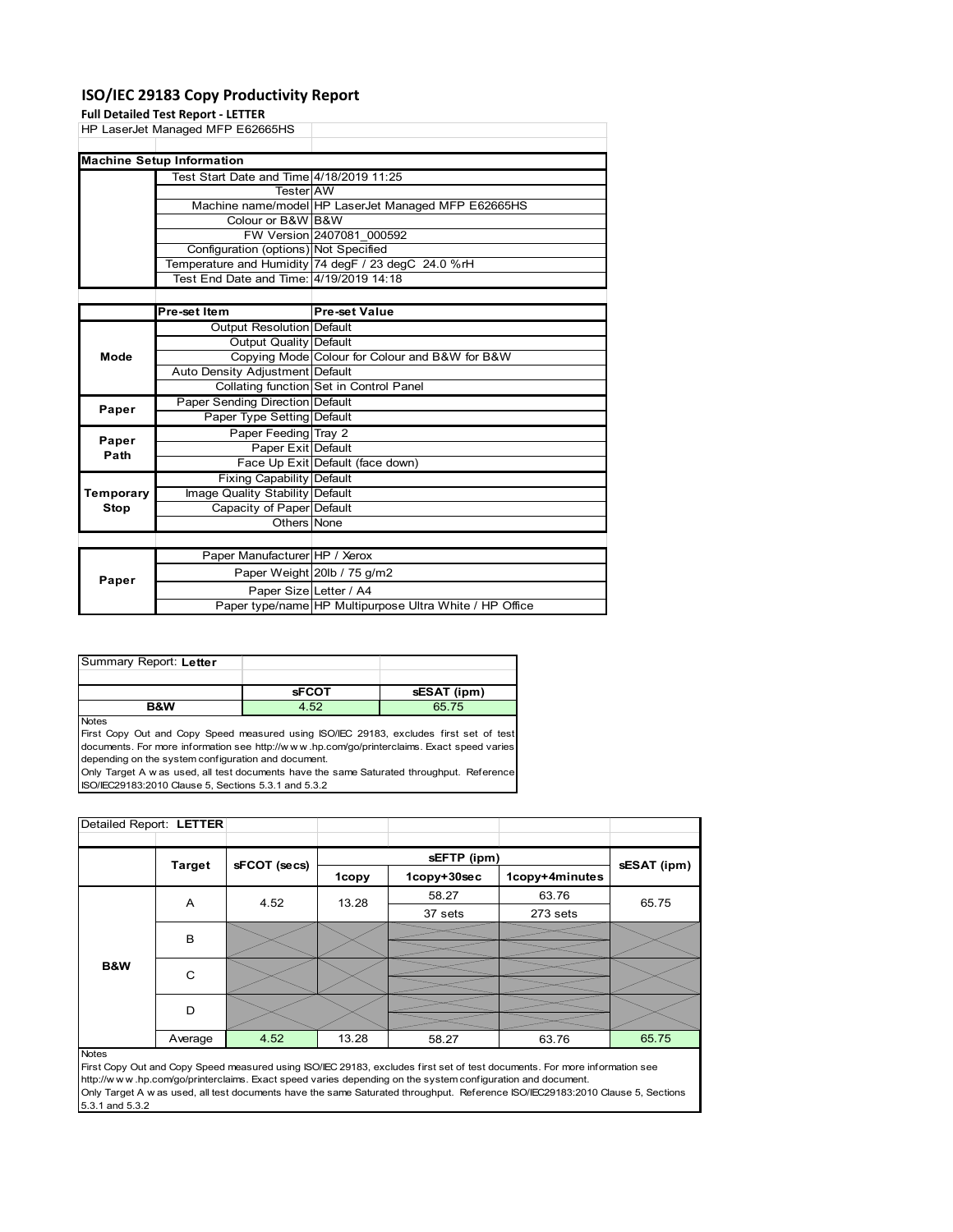# **ISO/IEC 29183 Copy Productivity Report**

# **Full Detailed Test Report ‐ A4**

|             | <b>FUILD CLAIRS TEST DEPOIL - A4</b>     |                                                     |
|-------------|------------------------------------------|-----------------------------------------------------|
|             | HP LaserJet Managed MFP E62665HS         |                                                     |
|             |                                          |                                                     |
|             | <b>Machine Setup Information</b>         |                                                     |
|             | Test Start Date and Time 4/18/2019 11:25 |                                                     |
|             | <b>Tester</b> AW                         |                                                     |
|             |                                          | Machine name/model HP LaserJet Managed MFP E62665HS |
|             | Colour or B&W B&W                        |                                                     |
|             |                                          | FW Version 2407081 000592                           |
|             | Configuration (options) Not Specified    |                                                     |
|             |                                          | Temperature and Humidity 74 degF / 23 degC 24.0 %rH |
|             | Test End Date and Time: 4/19/2019 14:18  |                                                     |
|             |                                          |                                                     |
|             | Pre-set Item                             | <b>Pre-set Value</b>                                |
|             | Output Resolution Default                |                                                     |
|             | Output Quality Default                   |                                                     |
| Mode        |                                          | Copying Mode Colour for Colour and B&W for B&W      |
|             | Auto Density Adjustment Default          |                                                     |
|             |                                          | Collating function Set in Control Panel             |
| Paper       | Paper Sending Direction Default          |                                                     |
|             | Paper Type Setting Default               |                                                     |
| Paper       | Paper Feeding Tray 2                     |                                                     |
| Path        | Paper Exit Default                       |                                                     |
|             |                                          | Face Up Exit Default (face down)                    |
|             | <b>Fixing Capability Default</b>         |                                                     |
| Temporary   | Image Quality Stability Default          |                                                     |
| <b>Stop</b> | Capacity of Paper Default                |                                                     |

| ---   | Capacity of Faper peragne     |                                                         |
|-------|-------------------------------|---------------------------------------------------------|
|       | Others None                   |                                                         |
|       |                               |                                                         |
|       | Paper Manufacturer HP / Xerox |                                                         |
| Paper |                               | Paper Weight 20lb / 75 g/m2                             |
|       | Paper Size Letter / A4        |                                                         |
|       |                               | Paper type/name HP Multipurpose Ultra White / HP Office |

| Summary Report: A4 |              |             |
|--------------------|--------------|-------------|
|                    |              |             |
|                    | <b>sFCOT</b> | sESAT (ipm) |
| <b>B&amp;W</b>     | 4.65         | 62.08       |

Notes

First Copy Out and Copy Speed measured using ISO/IEC 29183, excludes first set of test documents. For more information see http://w w w .hp.com/go/printerclaims. Exact speed varies depending on the system configuration and document.

Only Target A w as used, all test documents have the same Saturated throughput. Reference ISO/IEC29183:2010 Clause 5, Sections 5.3.1 and 5.3.2

| Detailed Report: A4 |               |              |       |             |                |             |
|---------------------|---------------|--------------|-------|-------------|----------------|-------------|
|                     |               |              |       | sEFTP (ipm) |                |             |
|                     | <b>Target</b> | sFCOT (secs) | 1copy | 1copy+30sec | 1copy+4minutes | sESAT (ipm) |
|                     | Α             | 4.65         | 12.90 | 55.48       | 60.11          | 62.08       |
|                     |               |              |       | 34 sets     | 247 sets       |             |
|                     | B             |              |       |             |                |             |
| B&W                 | C             |              |       |             |                |             |
|                     | D             |              |       |             |                |             |
|                     | Average       | 4.65         | 12.90 | 55.48       | 60.11          | 62.08       |
| <b>Notes</b>        |               |              |       |             |                |             |

First Copy Out and Copy Speed measured using ISO/IEC 29183, excludes first set of test documents. For more information see http://w w w .hp.com/go/printerclaims. Exact speed varies depending on the system configuration and document. Only Target A w as used, all test documents have the same Saturated throughput. Reference ISO/IEC29183:2010 Clause 5, Sections 5.3.1 and 5.3.2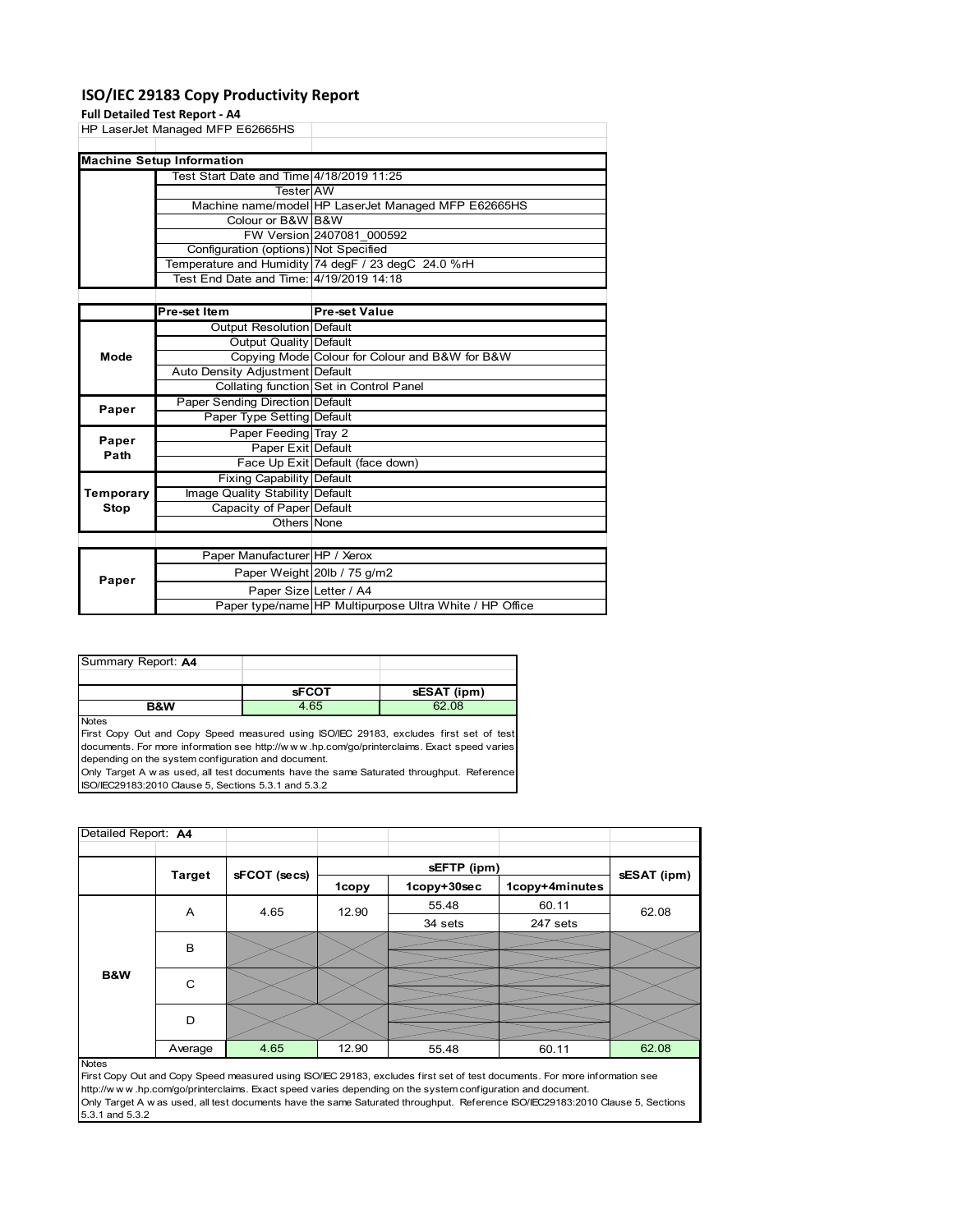# ISO/IEC 24735 Copy Productivity Report

| ISO/IEC 24735 Copy Productivity Report    |                                                                 |
|-------------------------------------------|-----------------------------------------------------------------|
| <b>Full Detailed Test Report - LETTER</b> |                                                                 |
|                                           |                                                                 |
| <b>Machine Setup Information</b>          |                                                                 |
| Test Start Date and Time 4/19/2019 16:10  |                                                                 |
| Tester AW                                 |                                                                 |
|                                           | Machine name/model HP LaserJet Managed MFP E62665HS             |
| Colour or B&W B&W                         |                                                                 |
|                                           | FW Version 2407081 000592                                       |
| Configuration (options) Not Specified     |                                                                 |
|                                           | Temperature and Humidity 74 degF / 23 degC 24.0 %rH             |
| Test End Date and Time: 4/25/2019 11:17   |                                                                 |
|                                           |                                                                 |
| Pre-set Item                              | <b>Pre-set Value</b>                                            |
| Output Resolution Default                 |                                                                 |
| <b>Output Quality Default</b>             |                                                                 |
| Copying Mode Default                      |                                                                 |
| Auto Density Adjustment Default           |                                                                 |
|                                           | Collating function Activated (if not activated in default mode) |
| Paper Sending Direction Default           |                                                                 |
| Paper Type Setting Default                |                                                                 |
|                                           | Paper Feeding Standard cassette                                 |
|                                           | Paper Exit Standard exit tray                                   |
| Face Up Exit Default                      |                                                                 |
| Fixing Capability Default                 |                                                                 |
| Image Quality Stability Default           |                                                                 |
| Capacity of Paper Default                 |                                                                 |
| Others                                    | Default                                                         |
|                                           |                                                                 |
|                                           |                                                                 |
|                                           |                                                                 |
| Paper Manufacturer HP / Xerox             |                                                                 |
|                                           | Paper Weight 20lb / 75 g/m2                                     |
| Paper Size Letter / A4                    |                                                                 |
|                                           |                                                                 |
|                                           |                                                                 |
|                                           |                                                                 |
|                                           |                                                                 |
|                                           | ISO/IEC 24735 Copy Productivity Report                          |

| Image Quality Stability Default |                             |
|---------------------------------|-----------------------------|
| Capacity of Paper Default       |                             |
|                                 | Others Default              |
|                                 |                             |
| Paper Manufacturer HP / Xerox   |                             |
|                                 | Paper Weight 20lb / 75 g/m2 |
| Paper Size Letter / A4          |                             |

|                         | Auto Density Adjustment Default |                                                                 |            |                    |                |                 |
|-------------------------|---------------------------------|-----------------------------------------------------------------|------------|--------------------|----------------|-----------------|
|                         |                                 | Collating function Activated (if not activated in default mode) |            |                    |                |                 |
|                         | Paper Sending Direction Default |                                                                 |            |                    |                |                 |
|                         | Paper Type Setting Default      |                                                                 |            |                    |                |                 |
|                         |                                 | Paper Feeding Standard cassette                                 |            |                    |                |                 |
|                         |                                 | Paper Exit Standard exit tray                                   |            |                    |                |                 |
|                         | Face Up Exit Default            |                                                                 |            |                    |                |                 |
|                         | Fixing Capability Default       |                                                                 |            |                    |                |                 |
|                         | Image Quality Stability Default |                                                                 |            |                    |                |                 |
|                         | Capacity of Paper Default       |                                                                 |            |                    |                |                 |
|                         | <b>Others</b> Default           |                                                                 |            |                    |                |                 |
|                         | Paper Manufacturer HP / Xerox   |                                                                 |            |                    |                |                 |
|                         |                                 |                                                                 |            |                    |                |                 |
|                         |                                 | Paper Weight 20lb / 75 g/m2                                     |            |                    |                |                 |
|                         | Paper Size Letter / A4          |                                                                 |            |                    |                |                 |
|                         |                                 |                                                                 |            |                    |                |                 |
|                         |                                 |                                                                 |            |                    |                |                 |
|                         |                                 |                                                                 |            |                    |                |                 |
|                         |                                 |                                                                 |            |                    |                |                 |
|                         |                                 | ISO/IEC 24735 Copy Productivity Report                          |            |                    |                |                 |
|                         |                                 |                                                                 |            |                    |                |                 |
| Detailed Report: LETTER |                                 |                                                                 |            |                    |                |                 |
|                         |                                 |                                                                 |            |                    |                |                 |
|                         | Copying                         | FSOT (secs)                                                     |            | EFTP (ipm)         |                | ESAT (ipm)      |
|                         | Mode                            | 1 set only                                                      | 1 set only | $1 set + 30 sec$   | 1 set + $4min$ | $1$ set + 30sec |
|                         |                                 |                                                                 |            |                    |                |                 |
|                         |                                 |                                                                 |            |                    |                |                 |
|                         | 1:1                             |                                                                 |            |                    |                |                 |
|                         |                                 |                                                                 | (1 set)    |                    |                |                 |
| <b>Color Mode</b>       | 1:2                             |                                                                 |            |                    |                |                 |
|                         |                                 |                                                                 | (1 set)    |                    |                |                 |
|                         |                                 |                                                                 |            |                    |                |                 |
|                         | 2:2                             |                                                                 | (1 set)    |                    |                |                 |
|                         |                                 |                                                                 | 31.26      | 58.86              | 63.40          |                 |
|                         | 1:1                             | 7.68                                                            |            | 10 sets            | 69 sets        | 65.73           |
| <b>B&amp;W</b> mode     | 1:2                             | 11.31                                                           | 21.22      | 49.22              |                | 58.36           |
|                         |                                 |                                                                 |            | 10 <sub>sets</sub> |                |                 |
|                         | 2:2                             | 12.86                                                           | 18.66      | 47.24              |                | 58.38           |
|                         |                                 |                                                                 |            | 10 <sub>sets</sub> |                |                 |
| Notes                   |                                 |                                                                 |            |                    |                |                 |
|                         |                                 | Reports located: http://www.hp.com/go/printerclaims             |            |                    |                |                 |
|                         |                                 |                                                                 |            |                    |                |                 |
|                         |                                 |                                                                 |            |                    |                |                 |
|                         |                                 |                                                                 |            |                    |                |                 |
|                         |                                 |                                                                 |            |                    |                |                 |
|                         |                                 |                                                                 |            |                    |                |                 |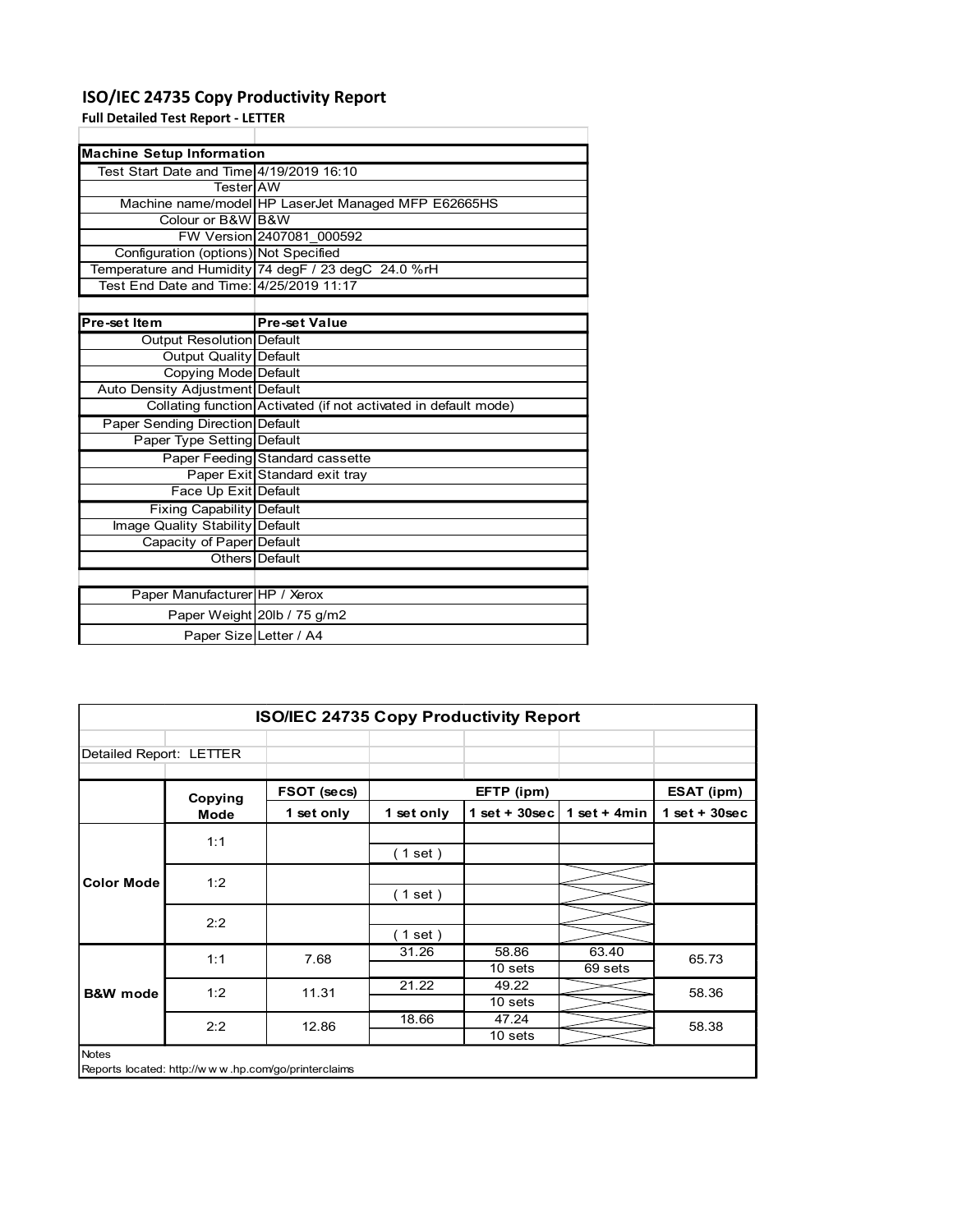# ISO/IEC 24735 Copy Productivity Report

| ISO/IEC 24735 Copy Productivity Report   |                                                                 |
|------------------------------------------|-----------------------------------------------------------------|
|                                          |                                                                 |
| <b>Full Detailed Test Report - A4</b>    |                                                                 |
| <b>Machine Setup Information</b>         |                                                                 |
| Test Start Date and Time 4/19/2019 16:10 |                                                                 |
| Tester AW                                |                                                                 |
|                                          | Machine name/model HP LaserJet Managed MFP E62665HS             |
| Colour or B&W B&W                        |                                                                 |
|                                          | FW Version 2407081 000592                                       |
| Configuration (options) Not Specified    |                                                                 |
|                                          | Temperature and Humidity 74 degF / 23 degC 24.0 %rH             |
| Test End Date and Time: 4/25/2019 11:17  |                                                                 |
|                                          |                                                                 |
| Pre-set Item                             | <b>Pre-set Value</b>                                            |
| Output Resolution Default                |                                                                 |
| <b>Output Quality Default</b>            |                                                                 |
| Copying Mode Default                     |                                                                 |
| Auto Density Adjustment Default          |                                                                 |
|                                          | Collating function Activated (if not activated in default mode) |
| Paper Sending Direction Default          |                                                                 |
| Paper Type Setting Default               |                                                                 |
|                                          | Paper Feeding Standard cassette                                 |
|                                          | Paper Exit Standard exit tray                                   |
| Face Up Exit Default                     |                                                                 |
| Fixing Capability Default                |                                                                 |
|                                          |                                                                 |
|                                          |                                                                 |
| Image Quality Stability Default          |                                                                 |
| Capacity of Paper Default                | Others Default                                                  |
|                                          |                                                                 |
|                                          |                                                                 |
| Paper Manufacturer HP / Xerox            |                                                                 |
|                                          | Paper Weight 20lb / 75 g/m2                                     |
|                                          | Paper Size Letter / A4                                          |
|                                          |                                                                 |
|                                          |                                                                 |
|                                          |                                                                 |
|                                          | ISO/IEC 24735 Copy Productivity Report                          |

|                     | Auto Density Adjustment Default |                                                                 |            |                   |                |                 |
|---------------------|---------------------------------|-----------------------------------------------------------------|------------|-------------------|----------------|-----------------|
|                     |                                 | Collating function Activated (if not activated in default mode) |            |                   |                |                 |
|                     | Paper Sending Direction Default |                                                                 |            |                   |                |                 |
|                     | Paper Type Setting Default      |                                                                 |            |                   |                |                 |
|                     |                                 | Paper Feeding Standard cassette                                 |            |                   |                |                 |
|                     |                                 | Paper Exit Standard exit tray                                   |            |                   |                |                 |
|                     | Face Up Exit Default            |                                                                 |            |                   |                |                 |
|                     | Fixing Capability Default       |                                                                 |            |                   |                |                 |
|                     | Image Quality Stability Default |                                                                 |            |                   |                |                 |
|                     | Capacity of Paper Default       |                                                                 |            |                   |                |                 |
|                     | Others Default                  |                                                                 |            |                   |                |                 |
|                     |                                 |                                                                 |            |                   |                |                 |
|                     | Paper Manufacturer HP / Xerox   |                                                                 |            |                   |                |                 |
|                     | Paper Weight 20lb / 75 g/m2     |                                                                 |            |                   |                |                 |
|                     | Paper Size Letter / A4          |                                                                 |            |                   |                |                 |
|                     |                                 |                                                                 |            |                   |                |                 |
|                     |                                 |                                                                 |            |                   |                |                 |
|                     |                                 |                                                                 |            |                   |                |                 |
|                     |                                 |                                                                 |            |                   |                |                 |
|                     |                                 | ISO/IEC 24735 Copy Productivity Report                          |            |                   |                |                 |
|                     |                                 |                                                                 |            |                   |                |                 |
| Detailed Report: A4 |                                 |                                                                 |            |                   |                |                 |
|                     |                                 |                                                                 |            |                   |                |                 |
|                     |                                 |                                                                 |            |                   |                |                 |
|                     |                                 | FSOT (secs)                                                     |            | EFTP (ipm)        |                | ESAT (ipm)      |
|                     | Copying                         | 1 set only                                                      | 1 set only | $1$ set + 30sec   | 1 set + $4min$ | $1$ set + 30sec |
|                     | <b>Mode</b>                     |                                                                 |            |                   |                |                 |
|                     | 1:1                             |                                                                 |            |                   |                |                 |
|                     |                                 |                                                                 | (1 set)    |                   |                |                 |
| Colour              | 1:2                             |                                                                 |            |                   |                |                 |
| Mode                |                                 |                                                                 | (1 set)    |                   |                |                 |
|                     |                                 |                                                                 |            |                   |                |                 |
|                     | 2:2                             |                                                                 | (1 set)    |                   |                |                 |
|                     |                                 |                                                                 | 28.72      | 55.46             | 60.04          |                 |
|                     | 1:1                             | 8.36                                                            |            | 10 sets           | 65 sets        | 62.01           |
|                     |                                 |                                                                 | 21.28      | 46.48             |                |                 |
| <b>B&amp;W</b> mode | 1:2                             | 11.28                                                           |            | 9 <sub>sets</sub> |                | 55.70           |
|                     |                                 |                                                                 | 18.48      | 44.80             |                |                 |
|                     | 2:2                             | 12.97                                                           |            | 9 <sub>sets</sub> |                | 55.70           |
| Notes               |                                 |                                                                 |            |                   |                |                 |
|                     |                                 | Reports located: http://www.hp.com/go/printerclaims             |            |                   |                |                 |
|                     |                                 |                                                                 |            |                   |                |                 |
|                     |                                 |                                                                 |            |                   |                |                 |
|                     |                                 |                                                                 |            |                   |                |                 |
|                     |                                 |                                                                 |            |                   |                |                 |
|                     |                                 |                                                                 |            |                   |                |                 |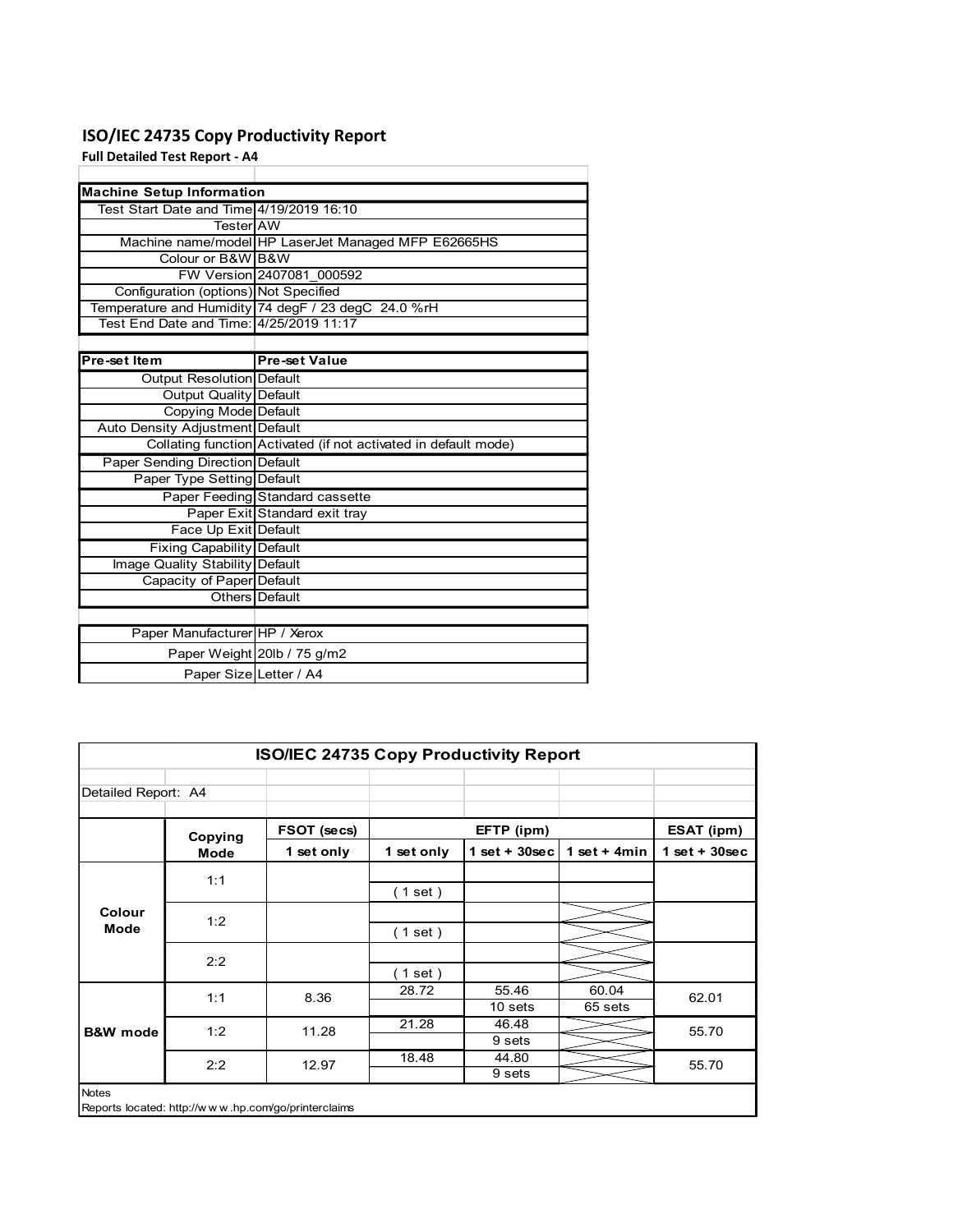### **ISO/IEC 17991 Scanning Productivity Report**

### **Full Detailed Test Report ‐ LETTER**

|            | <b>Machine Setup Information</b> |                                          |
|------------|----------------------------------|------------------------------------------|
|            | Test Start Date and Time         | 3/4/2019 15:06                           |
|            | Tester                           | AW                                       |
|            | Machine name/model               | HP LaserJet Managed MFP E62665HS         |
|            | Colour or B&W                    | B&W                                      |
|            | Configuration (options)          | Default                                  |
|            | Temperature and Humidity         | 74 degF / 23 degC 24.0 %rH               |
|            | Voltage                          | 110V                                     |
|            | Test End Date and Time           | 3/5/2019 13:30                           |
|            |                                  |                                          |
|            | <b>Preset Item</b>               | <b>Preset Value</b>                      |
|            | Scanning resolution              | default (200 dpi)                        |
|            | Colour or grey scale/B&W         | default (colour)                         |
| Mode       | Duplex / simplex                 | default (simplex)                        |
| and        | Original page size               | default (A4)                             |
| Setting    | Paper feed orientation           | default (long edge)                      |
|            | Scan destination                 | default (shared network)                 |
|            | Storing File Type                | default (PDF-multi)                      |
|            | Auto scan quality adjustment     | default (factory preset default setting) |
| <b>ADF</b> | Paper feed direction             | default (long edge)                      |
|            | Output orientation               | default                                  |
| Paper-path | Scanning unit                    | default (duplex ADF)                     |

### **ISO/IEC 17991 - Scan Summary Report: ADF Productivity Measurement**

| <b>Summary Report: Letter</b>                                                                   |                | <b>Scanning Mode</b> |              | <b>Measurement result</b> |
|-------------------------------------------------------------------------------------------------|----------------|----------------------|--------------|---------------------------|
|                                                                                                 |                |                      |              |                           |
|                                                                                                 | File format    | Resolution           | Scanning     | scESAT 30secA             |
|                                                                                                 | version        |                      | side         | (ipm)                     |
| Colour                                                                                          | <b>PDF 1.4</b> | 200                  | single sided | 79.00                     |
|                                                                                                 |                |                      | double sided | 126.68                    |
| <b>B&amp;W</b>                                                                                  | <b>PDF 1.4</b> | 200                  | single sided | 78.23                     |
|                                                                                                 |                |                      | double sided | 126.87                    |
| <b>Notes</b><br>45 For access to former than a such than (from contract and an industrial basic |                |                      |              |                           |

1) For more information see http://w w w .hp.com/go/printerclaims. 2) For the B/W results, the device scan setting is set to "Scan in B/W".

### **ISO/IEC 17991 - Scan Summary Report: Network Folder Productivity Measurement**

| <b>Summary Report: Letter</b> |                |                      |              |               |                           |               |
|-------------------------------|----------------|----------------------|--------------|---------------|---------------------------|---------------|
|                               |                | <b>Scanning Mode</b> |              |               | <b>Measurement result</b> |               |
|                               | File format    | Resolution           | Scanning     | scEFTP 30secF | File size 30secF          | Number of     |
|                               | version        |                      | side         | (ipm)         | (Mbyte)                   | Sets (30secF) |
| Colour                        | <b>PDF 1.4</b> | 200                  | single sided | 56.90         | 3.94                      | 12.00         |
|                               |                |                      | double sided | 78.06         | 6.15                      | 17.00         |
| B&W                           | <b>PDF 1.4</b> | 200                  | single sided | 59.19         | 1.91                      | 11.00         |
|                               |                |                      | double sided | 90.55         | 3.43                      | 20.00         |
| Notes                         |                |                      |              |               |                           |               |

Notes 1) For more information see http://w w w .hp.com/go/printerclaims. 2) For the B/W results, the device scan setting is set to "Scan in B/W".

#### File format version Resolution Scanning side scEFTP 1setA (ipm) scEFTP 30secA (ipm) scESAT 30secA (ipm) single sided 39.61 73.28 79 double sided 49.29 113.57 126.68 single sided 44.63 73.43 78.23<br>double sided 49.53 115.54 126.87 double sid **ISO/IEC 17991 - Scan Full Report: ADF Productivity Measurement Immary Report: Letter Measurement** re **Scanning Mode Colour** PDF 1.4 200 **B&W** PDF 1.4 200

Notes 1) For more information see http://w w w .hp.com/go/printerclaims. 2) For the B/W results, the device scan setting is set to "Scan in B/W".

| <b>Summary Report: Letter</b> |                        |                      |                  |                       |                           |                             |                               |
|-------------------------------|------------------------|----------------------|------------------|-----------------------|---------------------------|-----------------------------|-------------------------------|
|                               |                        | <b>Scanning Mode</b> |                  |                       | <b>Measurement result</b> |                             |                               |
|                               | File format<br>version | Resolution           | Scanning<br>side | scFFTP 1setF<br>(ipm) | scFFTP 30secF<br>(ipm)    | File size 30secF<br>(Mbyte) | Number of<br>Sets<br>(30secF) |
| Colour                        | <b>PDF 1.4</b>         | 200                  | single sided     | 21.62                 | 56.90                     | 3.94                        | 12                            |
|                               |                        |                      | double sided     | 21.44                 | 78.06                     | 6.15                        | 17                            |
| <b>B&amp;W</b>                | <b>PDF 1.4</b>         | 200                  | single sided     | 21.42                 | 59.19                     | 1.91                        | 11                            |
|                               |                        |                      | double sided     | 22.16                 | 90.55                     | 3.43                        | 20                            |

1) For more information see http://w w w .hp.com/go/printerclaims. 2) For the B/W results, the device scan setting is set to "Scan in B/W".

|            | <b>Test System Parameters</b> |                                     |
|------------|-------------------------------|-------------------------------------|
|            | Item                          | Value                               |
|            | Computer name                 | HP Z240 SFF Workstation             |
|            | Processor                     | Intel Core i7 -6770, 3.4 GHz        |
|            | System Chip Set               | Intel SKL/KBL Mobile/Desktop        |
|            | System Board                  | system devices, default system BIOS |
|            | <b>System Memory</b>          | 8 GB                                |
| System     | Hard Drive Subsystem          | Turbo Drive G2 256GB PCIe SSD       |
|            | Video Subsystem               | Microsoft Basic Display Adaptor     |
|            | <b>Optical Drive</b>          | HP HLDS DVDRW GUD1N                 |
|            | I/O Subsystem                 | <b>Builtin</b>                      |
|            | <b>USB Subsystem</b>          | USB 2.0/3.0                         |
|            | <b>Operating System</b>       | Win 10 Enterprise 64 Bit (10240)    |
|            | Location of network folder    | PC                                  |
|            | Internet Protocol             | IP <sub>v4</sub>                    |
| Scanning   | <b>Transfer Protocol</b>      | <b>SMB</b>                          |
| Device     | Hub                           | Trendnet Router and Gbit Switch     |
| Connection | <b>Network Speed</b>          | TCP 10/1000 Mbit Ethernet           |
|            | <b>Connetion Cable</b>        | Cat6 Straight cable                 |
|            | Wireless router               | No use                              |
|            | Others                        | No use                              |